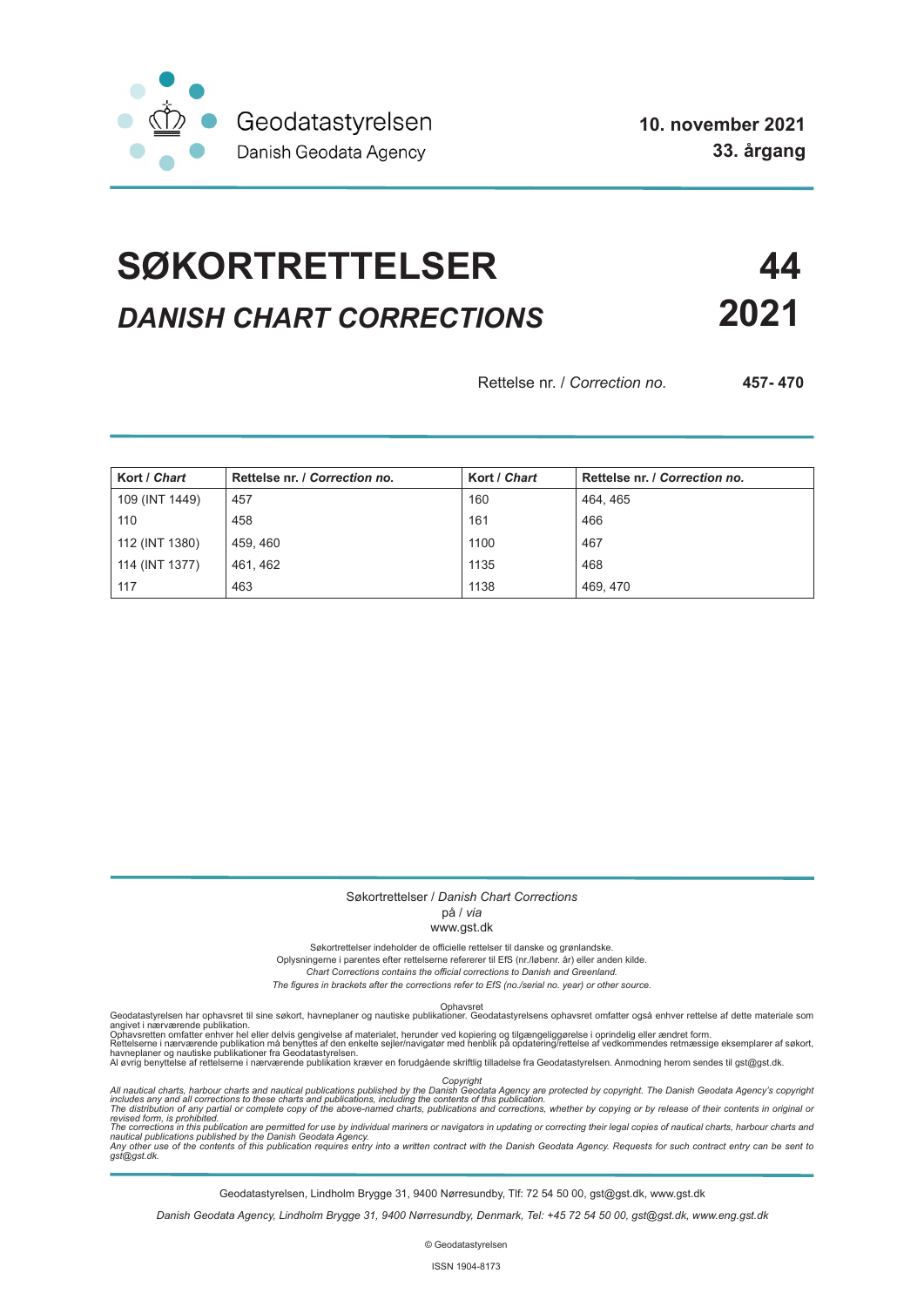| Rettelse nr. /<br><b>Correction no.</b><br>Kort / Chart |                                                                                   |                          |                                                                            |
|---------------------------------------------------------|-----------------------------------------------------------------------------------|--------------------------|----------------------------------------------------------------------------|
| 457<br>109 (INT 1449)                                   | <b>Lovns Bredning NE</b><br>Ref.: Søkortrettelser / Chart Corrections 20/188 2021 |                          |                                                                            |
|                                                         | Udtag / Delete                                                                    | $\widetilde{l}$ Rec. St. | 56°41,355'N 009°15,881'E                                                   |
|                                                         |                                                                                   |                          | (45/903 2021)                                                              |
| 458                                                     | <b>Tranget W</b>                                                                  |                          |                                                                            |
| 110                                                     | Tilføj / Insert                                                                   | $\it 1$                  | 56°42,885'N 010°12,747'E                                                   |
|                                                         |                                                                                   |                          | (44/879 2021)                                                              |
| 459                                                     | <b>Hov Havn</b>                                                                   |                          |                                                                            |
| 112 (INT 1380)                                          | Udtag / Delete                                                                    | $\int$                   | 55°54,583'N 010°15,433'E                                                   |
|                                                         |                                                                                   |                          | (44/8772021)                                                               |
| 460                                                     | Kolby Kås                                                                         |                          |                                                                            |
| 112 (INT 1380)                                          | Ret fra / Amend from                                                              | Havn 5,2m                | 55°47,685'N 010°32,450'E                                                   |
|                                                         | til / $to$                                                                        | Havn 5m                  |                                                                            |
|                                                         |                                                                                   |                          | (Kolby Kås Havn, 9. november 2021,<br>45/905 2021)                         |
| 461                                                     | <b>Hov Havn</b>                                                                   |                          |                                                                            |
| 114 (INT 1377)                                          | Udtag / Delete                                                                    | $\int$                   | 55°54,583'N 010°15,433'E                                                   |
|                                                         |                                                                                   |                          | (44/877 2021)                                                              |
| 462                                                     | <b>Kolby Kås</b>                                                                  |                          |                                                                            |
| 114 (INT 1377)                                          | Ret fra / Amend from                                                              | Havn 5,2m                | 55°47,685'N 011°51,464'E                                                   |
|                                                         | til / to                                                                          | Havn 5m                  |                                                                            |
|                                                         |                                                                                   |                          | (Kolby Kås Havn, 9. november 2021,<br>45/905 2021)                         |
| 463                                                     | Øksneholm N                                                                       |                          |                                                                            |
| 117                                                     | Ret fra 1) og 2) / Amend from 1) and 2)                                           |                          | 1) 55°52,952'N 012°01,823'E<br>2) 55°53,005'N 012°00,365'E                 |
|                                                         | til 3) og 4) / to 3) and 4)                                                       |                          | kyst / coast                                                               |
|                                                         |                                                                                   |                          | 3) 55°52,952'N 012°01,823'E<br>4) 55°53,067'N 012°00,472'E<br>kyst / coast |
|                                                         |                                                                                   |                          | (GST, 3. november 2021)                                                    |
| 464                                                     | <b>Tudsehage SE</b>                                                               |                          |                                                                            |
| 160<br>Plan A                                           | Tilføj / Insert                                                                   | 27                       | 55°14,881'N 011°14,297'E                                                   |
|                                                         |                                                                                   |                          | (44/8742021)                                                               |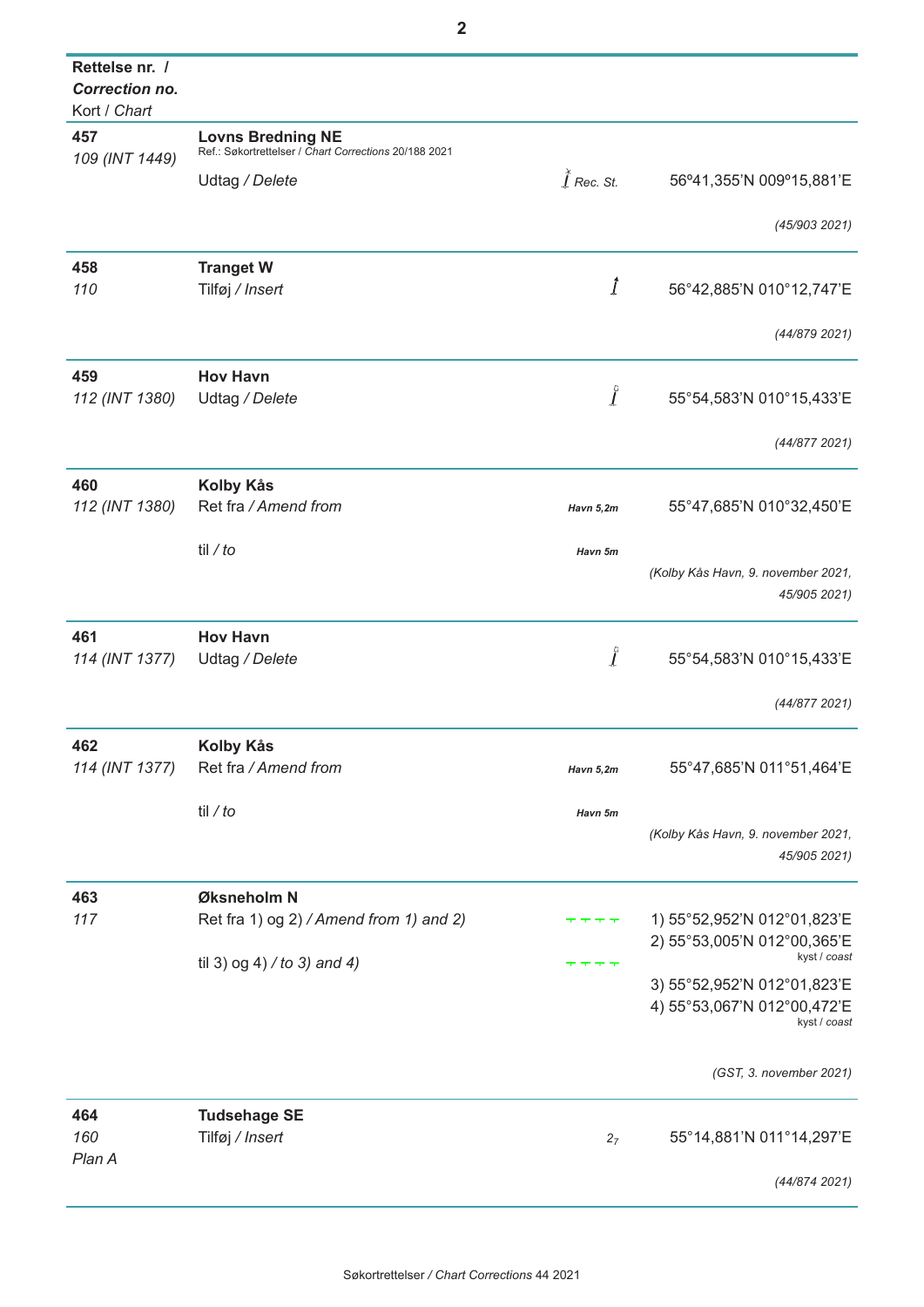| 465<br>160 | <b>Orehoved Havn</b><br>Ref.: Søkortrettelser / Chart Corrections 34/382 2021 |                     |                                  |
|------------|-------------------------------------------------------------------------------|---------------------|----------------------------------|
|            | Ret fra / Amend from                                                          | Havn 5,3m           | 54°57,322'N 011°51,133'E         |
|            | til / $to$                                                                    | Havn 6m             | (SensorSurvey, 3. november 2021) |
| 466        | <b>Orehoved Havn</b>                                                          |                     |                                  |
| 161        | Ret fra / Amend from                                                          | Havn 5,3m           | 54°57,384'N 011°51,049'E         |
|            | til / to                                                                      | Havn 6m             | (SensorSurvey, 3. november 2021) |
| 467        | <b>Kap Farvel - Arsuk</b>                                                     |                     |                                  |
| 1100       | Ret Magnetic Variation på 1)                                                  | 29°30'W 2000 (20'E) | 1) 60°03,3'N 050°04,1'W          |
|            | Amend Magnetic Variation in 1)                                                |                     | 2) 59°14,1'N 045°29,1'W          |
|            | til / $to$                                                                    | 22°35'W 2021 (19'E) |                                  |
|            | Ret Magnetic Variation på 2)<br>Amend Magnetic Variation in 2)                | 27°20'W 2000 (18'E) |                                  |
|            | til / $to$                                                                    | 20°45'W 2021 (18'E) |                                  |
|            |                                                                               |                     | (GST, 4. november 2021)          |
| 468        | Qaqortoq (Julianehåb)                                                         |                     |                                  |
| 1135       | Tilføj / Insert                                                               | Lts                 | 60°43,12'N 046°02,16'W           |
|            |                                                                               |                     | (GST, 21, juni 2021)             |
| 469        | Qeqertat                                                                      |                     |                                  |
| 1138       | Tilføj medfølgende udsnit                                                     |                     | 60°35,34'N 047°34,00'W           |
|            | Insert accompanying block                                                     |                     |                                  |
|            |                                                                               |                     | (GST, 4. november 2021)          |
| 470        | <b>Innartalik</b>                                                             |                     |                                  |
| 1138       | Tilføj medfølgende udsnit                                                     |                     | 60°40,52'N 047°43,52'W           |
|            | Insert accompanying block                                                     |                     |                                  |
|            |                                                                               |                     | (GST, 4. november 2021)          |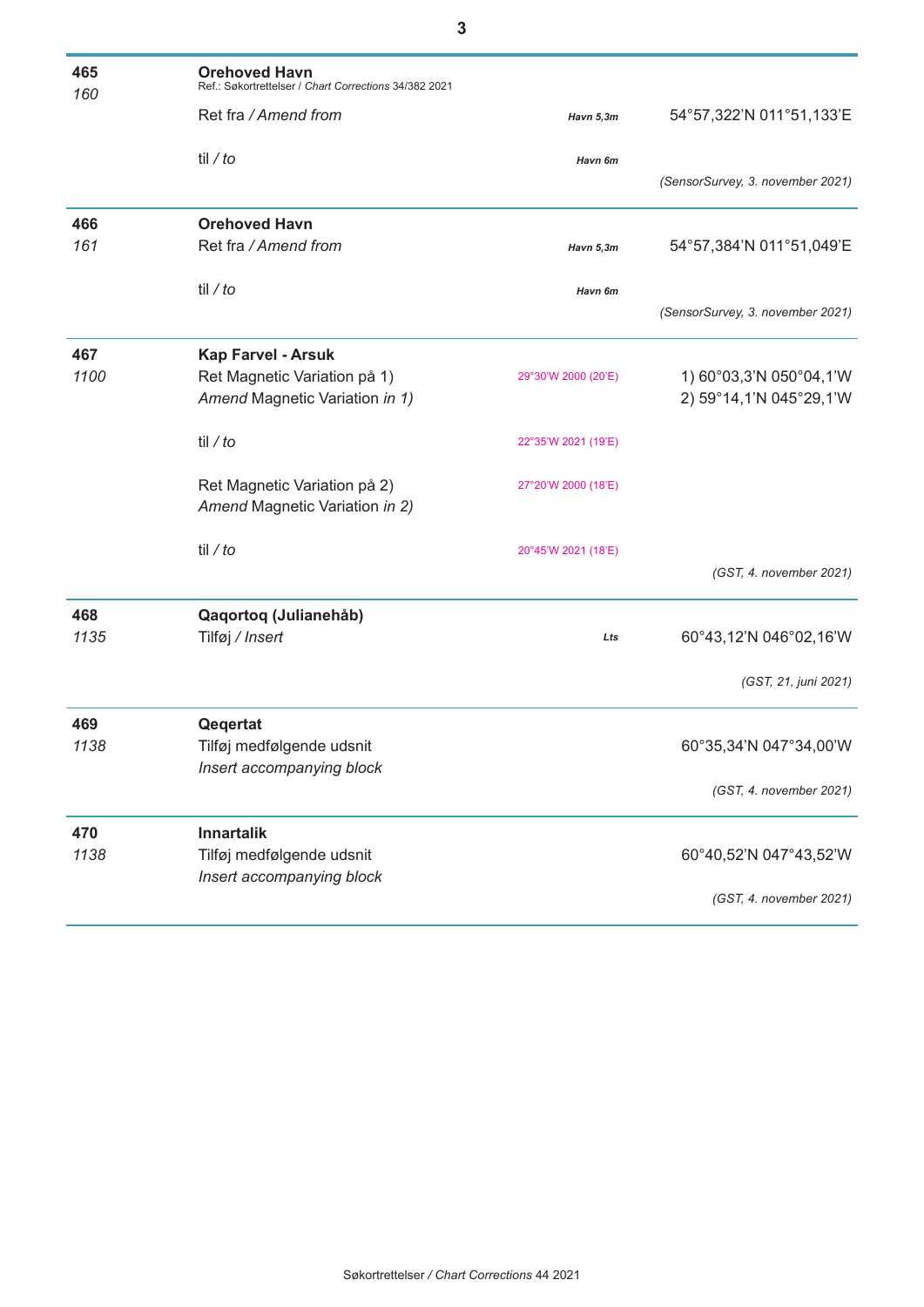### **HAVNEOPLYSNINGER**

#### *www.danskehavnelods.dk*

| <b>Agger Færgeleje</b><br>Anmærkning er udtaget.                  | (GST, 4. november 2021)                         | <b>Orehoved Havn</b><br>Plan er opdateret.       | (SensorSurvey, 3. november 2021) |
|-------------------------------------------------------------------|-------------------------------------------------|--------------------------------------------------|----------------------------------|
| <b>Fur Havn</b><br>Anmærkning er udtaget.                         | (44/8732021)                                    | <b>Roskilde Havn</b><br>Anmærkninger er udtaget. | (44/884 og 889 2021)             |
| Hov Havn (Hou Havn)<br>Anmærkning er tilføjet. Plan er opdateret. | (44/877 2021)                                   | <b>Rungsted Havn</b><br>Plan er opdateret.       | (GST, 8. november 2021)          |
| Knippelsbro<br>Anmærkning er tilføjes.                            | (44/875 2021)                                   | <b>Skovshoved Havn</b><br>Plan er opdateret.     | (45/900 2021)                    |
| Kolby Kås Havn<br>Plan er opdateret.                              | (Kolby Kås Havn, 9. november 2021, 45/905 2021) | <b>Snaptun Havn</b><br>Plan er opdateret.        | (GST, 4. november 2021)          |
| <b>Kong Christian X's Bro</b><br>Anmærkning er udtaget.           | (44/889 2021)                                   | <b>Sønderborg Havn</b><br>Anmærkning er udtaget. | (44/889 2021)                    |
| <b>Københavns Havn</b><br>Anmærkning er tilføjes.                 | (45/902 2021)                                   | <b>Thyborøn Havn</b><br>Anmærkning er tilføjet.  | (45/9012021)                     |
| <b>Mosede Fiskerihavn</b><br>Afsnittet Havnekontor er opdateret.  |                                                 |                                                  |                                  |

*(Mosede Fiskerihavn, 4. november 2021)*

Søkortrettelser */ Chart Corrections* 44 2021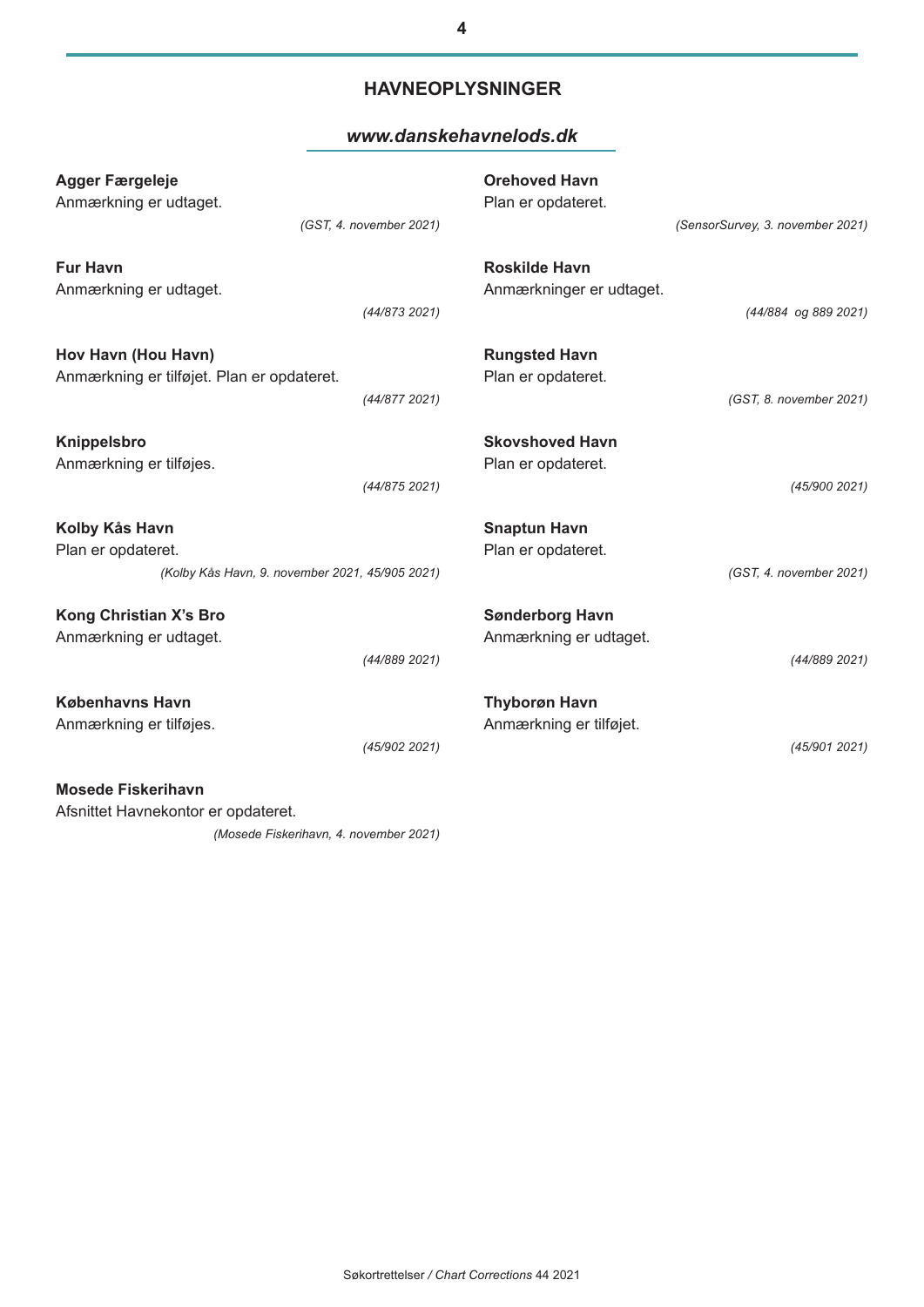# **UDGIVELSER /** *PUBLICATIONS*

# **Ny udgave udkommer /** *New edition to be published*

| Kort / Chart | Titel og bemærkninger / Title and remarks                                                                                                   | Skala / Scale | <b>Udgave</b><br><b>Edition</b> |
|--------------|---------------------------------------------------------------------------------------------------------------------------------------------|---------------|---------------------------------|
| 1600         | Harg - Prøven                                                                                                                               | 1:400 000     | 3 20 21                         |
|              | Kortet forventes udgivet ultimo december 2021. Med udgivelsen<br>vil tidligere udgave af kortet blive annulleret.                           |               |                                 |
|              | The chart is scheduled for publication at the end of December<br>2021. On publication the former edition of the chart will be<br>cancelled. |               |                                 |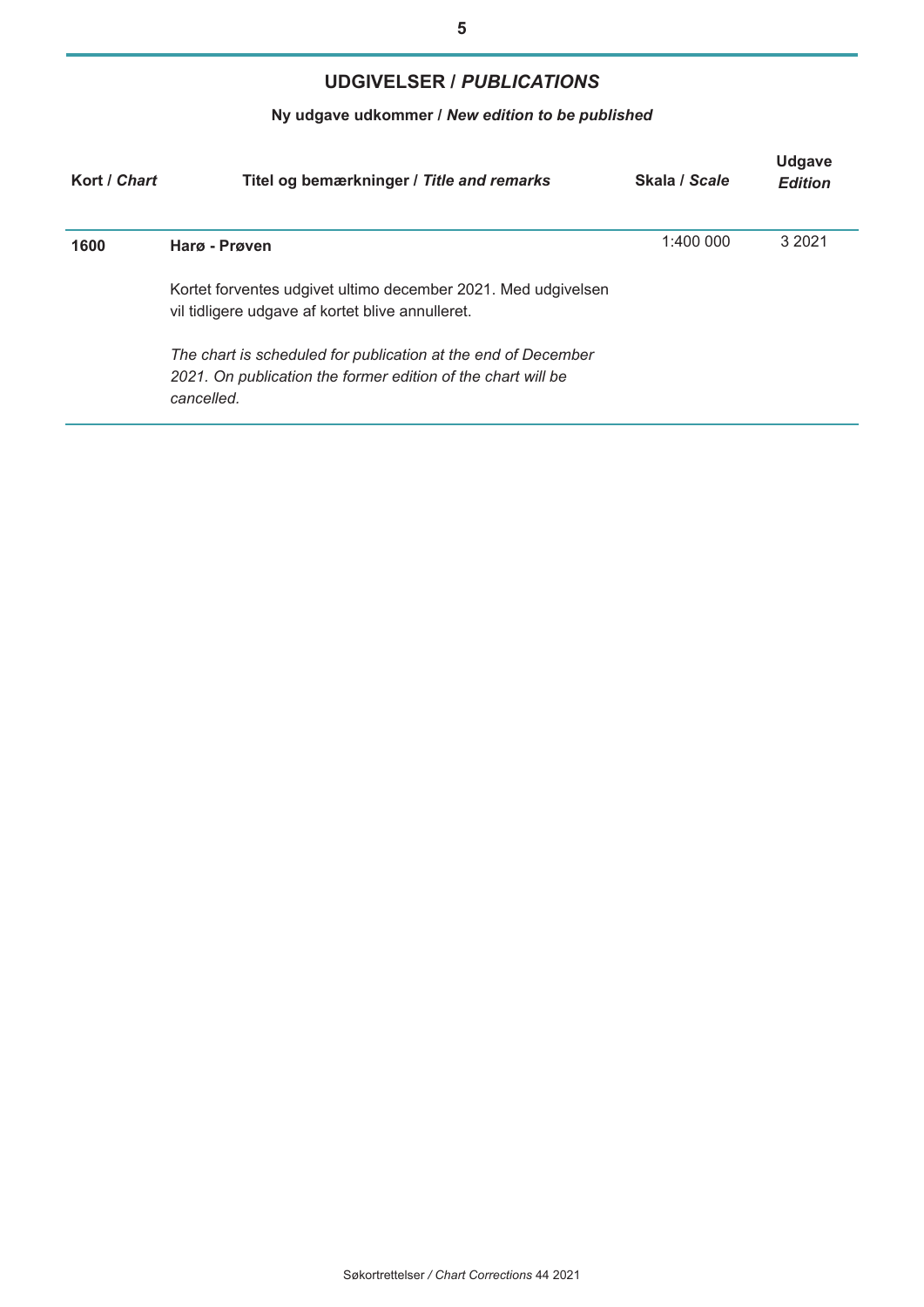## **UDGIVELSER /** *PUBLICATIONS*

# **Ajourførte optryk udkommer /** *Updated reprints to be published*

| Kort /<br><b>Chart</b> | Titel og bemærkninger / Title and remarks                              | Skala / Scale | <b>Udgave</b><br><b>Edition</b> |
|------------------------|------------------------------------------------------------------------|---------------|---------------------------------|
| 1100                   | Kap Farvel - Arsuk                                                     | 1:400 000     | 2 2000                          |
|                        | Kortet forventes udgivet ultimo november 2021.                         |               |                                 |
|                        | The chart is scheduled for publication at the end of<br>November 2021. |               |                                 |
| 1103                   | Kap Farvel området, Prins Chr. Sund - Frederiksdal                     | 1:125 000     | 1 1966                          |
|                        | Kortet forventes udgivet ultimo januar 2022.                           |               |                                 |
|                        | The chart is scheduled for publication at the end of<br>January 2021.  |               |                                 |
| 1114                   | Sydprøven - Julianehåb                                                 | 1:80 000      | 5 2000                          |
|                        | Kortet forventes udgivet ultimo januar 2022.                           |               |                                 |
|                        | The chart is scheduled for publication at the end of<br>January 2021.  |               |                                 |
| 1115                   | Julianehåb - Narssarssuaq                                              | 1:80 000      | 3 2000                          |
|                        | Kortet forventes udgivet ultimo januar 2022.                           |               |                                 |
|                        | The chart is scheduled for publication at the end of<br>January 2021.  |               |                                 |
| 1146                   | <b>Arsuk Fjord</b>                                                     | 1:40 000      | 2 1994                          |
|                        | Kortet forventes udgivet ultimo januar 2022.                           |               |                                 |
|                        | The chart is scheduled for publication at the end of<br>January 2021.  |               |                                 |
| 1152                   | Havneplaner<br>Index                                                   |               | 1 1963                          |
|                        | Borgs Havn                                                             | 1:10 000      |                                 |
|                        | Arsuk                                                                  | 1:5 000       |                                 |
|                        | Karsakken                                                              | 1:20 000      |                                 |
|                        | Kortet forventes udgivet ultimo januar 2022.                           |               |                                 |
|                        | The chart is scheduled for publication at the end of<br>January 2021.  |               |                                 |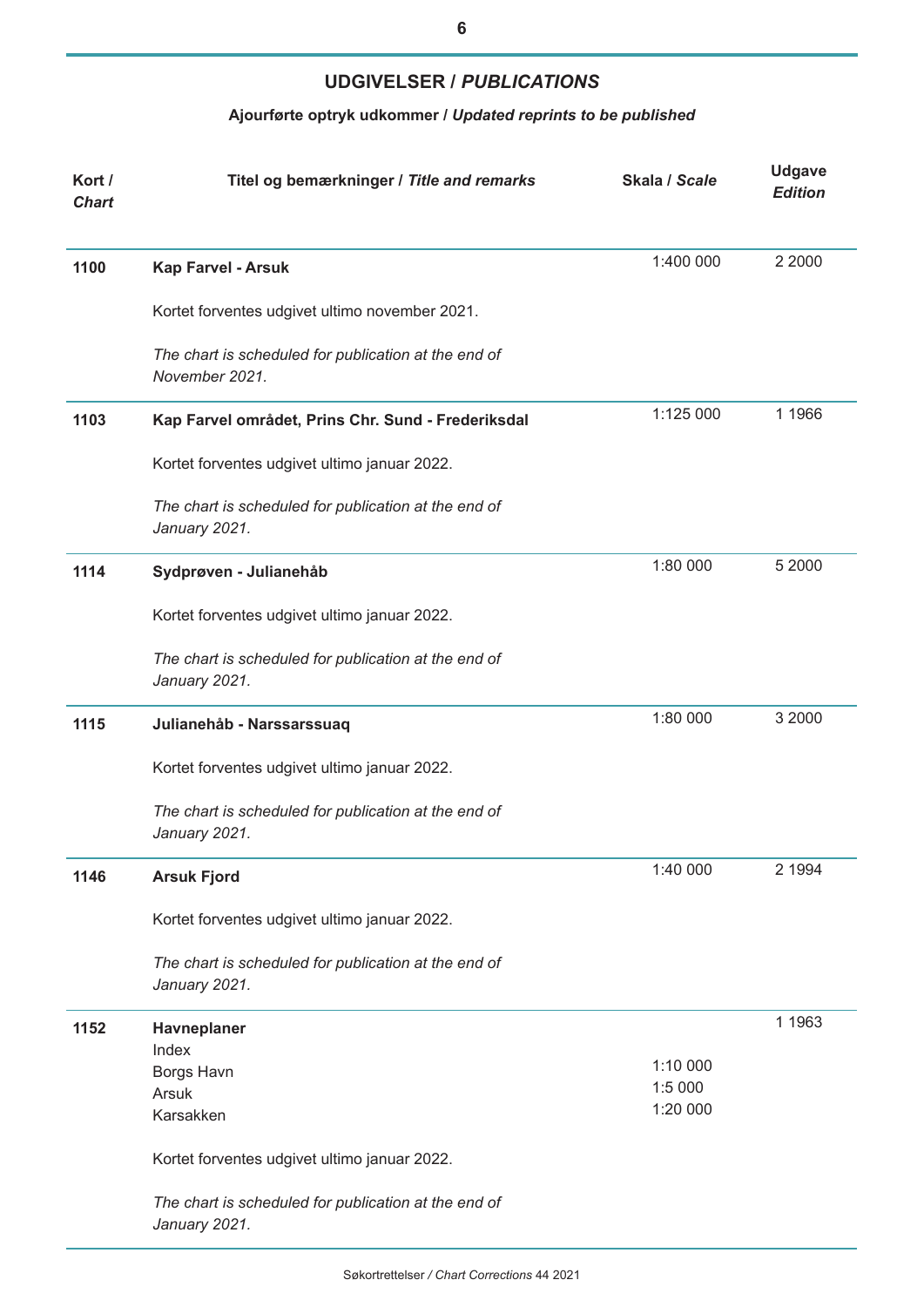| 1300 | Grædefjord - Hamborgerland                                             | 1:400 000 | 1 1 9 6 4 |
|------|------------------------------------------------------------------------|-----------|-----------|
|      | Kortet forventes udgivet ultimo november 2021.                         |           |           |
|      | The chart is scheduled for publication at the end of<br>November 2021. |           |           |
| 1400 | Hamborgerland - Rifkol                                                 | 1:400 000 | 1 1 9 6 4 |
|      | Kortet forventes udgivet ultimo november 2021.                         |           |           |
|      | The chart is scheduled for publication at the end of<br>November 2021. |           |           |
| 1415 | Holsteinsborg - Færinge Nordhavn                                       | 1:80 000  | 2 1976    |
|      | Kortet forventes udgivet ultimo november 2021.                         |           |           |
|      | The chart is scheduled for publication at the end of<br>November 2021. |           |           |
| 1416 | Færinge Nordhavn - Tugtulik                                            | 1:80 000  | 5 1999    |
|      | Kortet forventes udgivet ultimo november 2021.                         |           |           |
|      | The chart is scheduled for publication at the end of<br>November 2021. |           |           |
| 1610 | <b>Umanak - Mârmorilik</b>                                             | 1:80 000  | 2 1981    |
|      | Kortet forventes udgivet ultimo december 2021.                         |           |           |
|      | The chart is scheduled for publication at the end of<br>December 2021. |           |           |
| 1700 | Prøven - Holms Ø                                                       | 1:400 000 | 1 1 9 6 4 |
|      | Kortet forventes udgivet ultimo november 2021.                         |           |           |
|      | The chart is scheduled for publication at the end of<br>November 2021. |           |           |
| 1710 | Prøven - Upernavik                                                     | 1:80 000  | 1 1 9 6 3 |
|      | Kortet forventes udgivet ultimo december 2021.                         |           |           |
|      | The chart is scheduled for publication at the end of<br>December 2021. |           |           |

**7**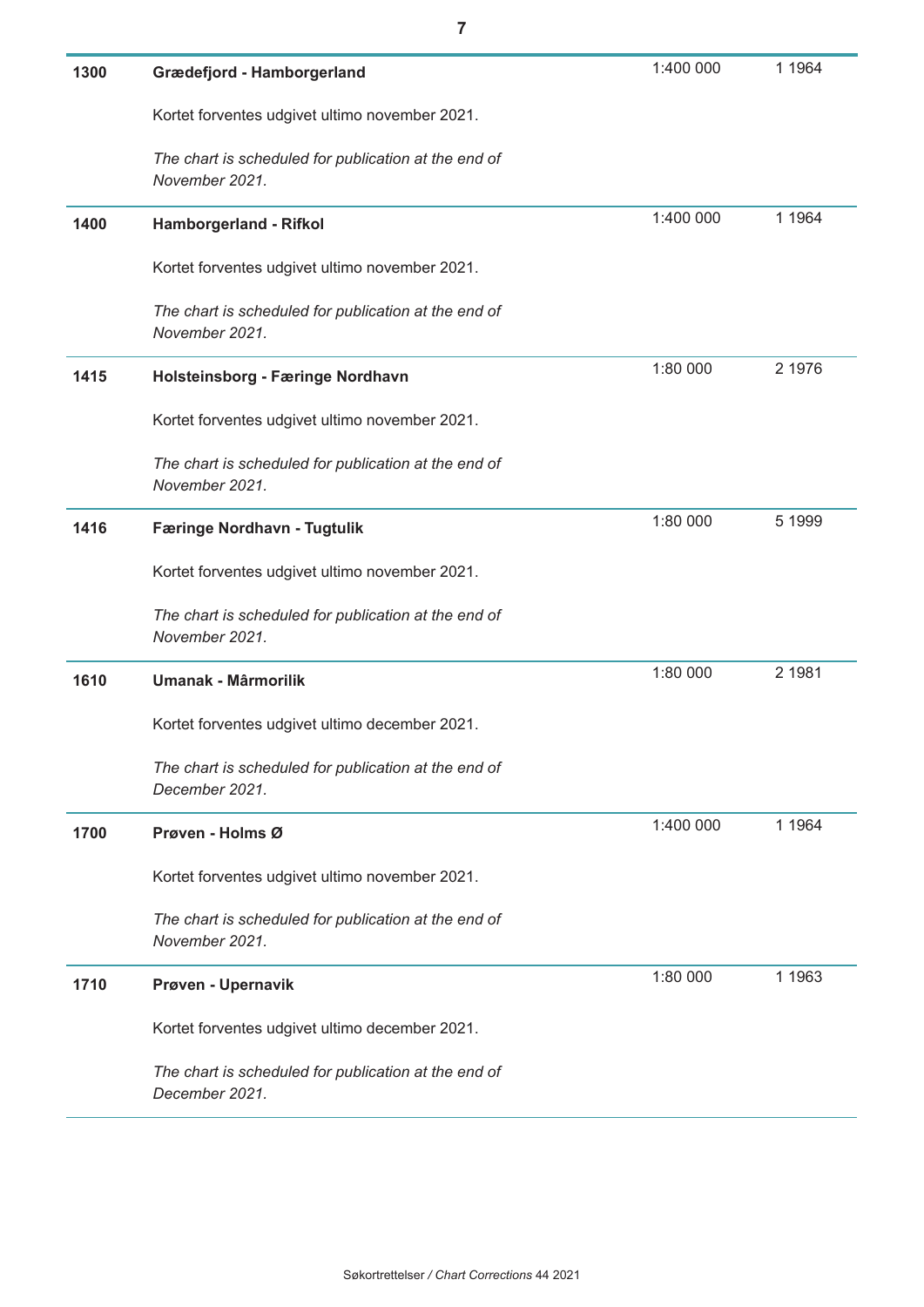| 2351 | Havneplaner                                                           |           | 1 1967    |
|------|-----------------------------------------------------------------------|-----------|-----------|
|      | Index                                                                 |           |           |
|      | Tasiilaq                                                              | 1:20 000  |           |
|      | Kûngmît                                                               | 1:5 000   |           |
|      | Tasiilaq                                                              | 1:5 000   |           |
|      | <b>Kulusuk</b>                                                        | 1:7 500   |           |
|      | Kortet forventes udgivet ultimo januar 2022.                          |           |           |
|      | The chart is scheduled for publication at the end of                  |           |           |
|      | January 2021.                                                         |           |           |
| 3100 | Holms Ø - Saunders Ø                                                  | 1:400 000 | 1 1 9 6 4 |
|      | Kortet forventes udgivet ultimo januar 2022.                          |           |           |
|      | The chart is scheduled for publication at the end of<br>January 2021. |           |           |
| 3130 | <b>North Star Bugt</b>                                                | 1:40 000  | 1 1964    |
|      | Kortet forventes udgivet ultimo januar 2022.                          |           |           |
|      | The chart is scheduled for publication at the end of<br>January 2021. |           |           |
| 3200 | Kap York - Kap Chalon                                                 | 1:400 000 | 1 1964    |
|      | Kortet forventes udgivet ultimo januar 2022.                          |           |           |
|      | The chart is scheduled for publication at the end of<br>January 2021. |           |           |